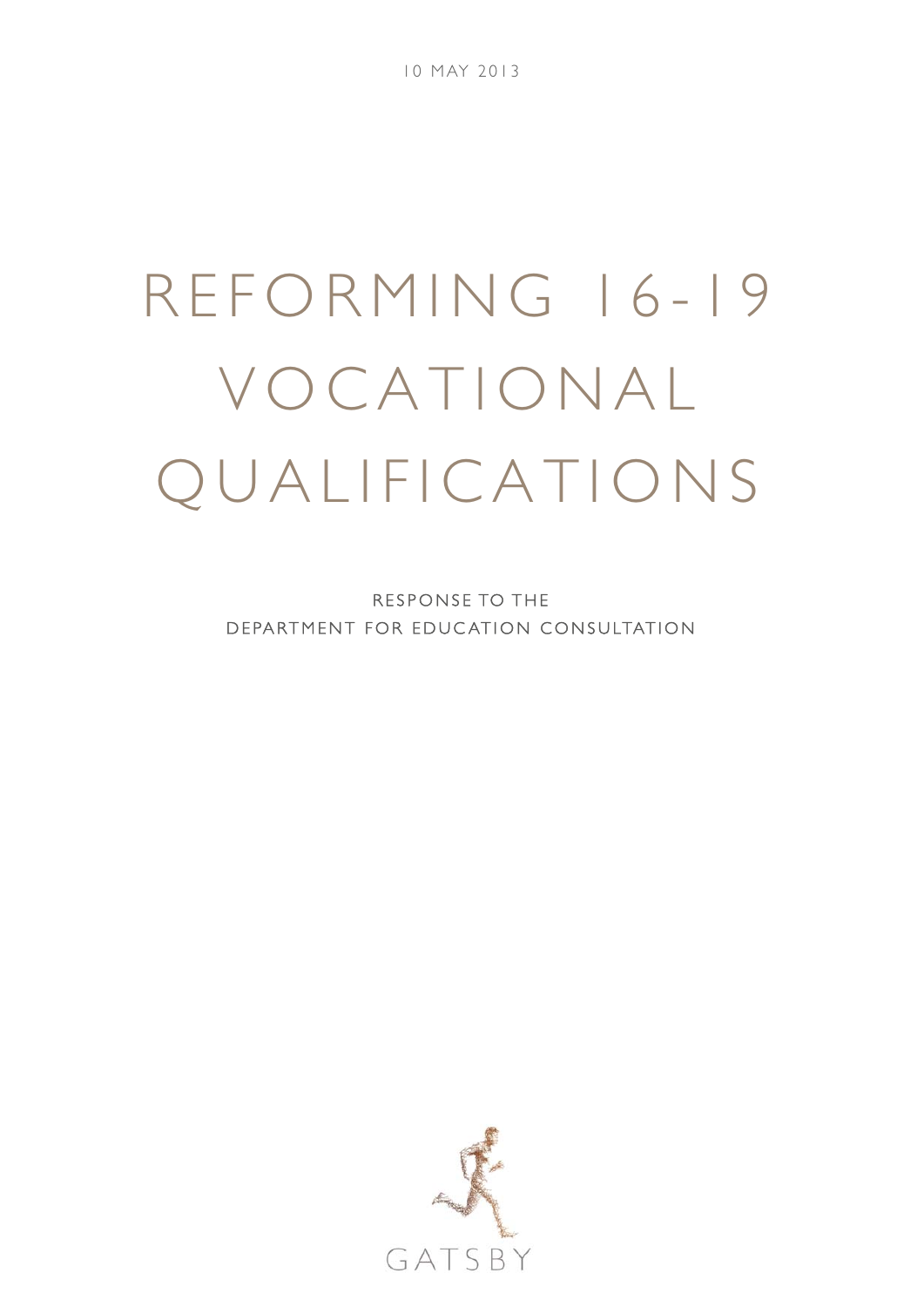# **INTRODUCTION**

- Gatsby is a foundation set up in 1967 by David Sainsbury (now Lord Sainsbury of Turville) to realise his charitable objectives. We focus our support on the following areas:
	- Plant science research
	- − Neuroscience research
	- Science and engineering education
	- Economic development in Africa
	- Public policy research and advice
	- − The Arts
- 2 In Science and Engineering Education our particular focus is on the technician workforce people working in practical occupations at qualification levels 3 and 4 in science, engineering and technologyrelated (SET) sectors.
- 3 The UK has a shortage of technicians. In its 2010 National Strategic Skills Audit, the UK Commission for Employment and Skills highlighted an urgent need for technicians within sectors of high economic importance, including manufacturing, oil, gas, electricity, chemicals, pharmaceuticals, automotive, engineering and broadcasting. The Technician Council also calculates that growth and an ageing workforce will increase the demand for technicians in the economy, and that up to 450,000 technician jobs will need to be filled in the next eight years.

# **TECHNICIAN EDUCATION**

- 4 Analysis of the technician workforce reveals that the proportion of technicians trained through a vocational route has declined, whilst the graduate share of technician employment has increased. Evidence from employers also shows there are now too few technicians in the labour market with the practical skills and experience needed by employers.
- 5 There are a number of problems causing this shortage that Gatsby and others are seeking to solve, not least problems arising from the low status currently accorded to technicians in the UK. However, there are also particular problems relating to vocational qualifications that prevent young people from progressing into technician occupations:
	- The vocational qualifications landscape is too complicated. The sheer number of qualifications and the shifting educational landscape mean that technician qualifications are not well understood by employers, policymakers or the public.
	- This complexity means there is a lack of clear, user-friendly information available to young people, their parents and education providers about technician occupations, and what skills and qualifications are needed to pursue a career as a technician.
	- There are too few incentives in the system to ensure that colleges and other training providers offer courses that will lead to the technician roles that employers desperately need and yet are struggling to fill.
- 6 Government proposals to reform vocational qualifications may help to address these problems. However there also needs to be an aligned strategy that ensures colleges and other training providers are in a position to offer valued technician qualifications. In particular:
	- current funding of technician qualifications is insufficient to ensure that the facilities and equipment where vocational education takes place match the expectations of employers; and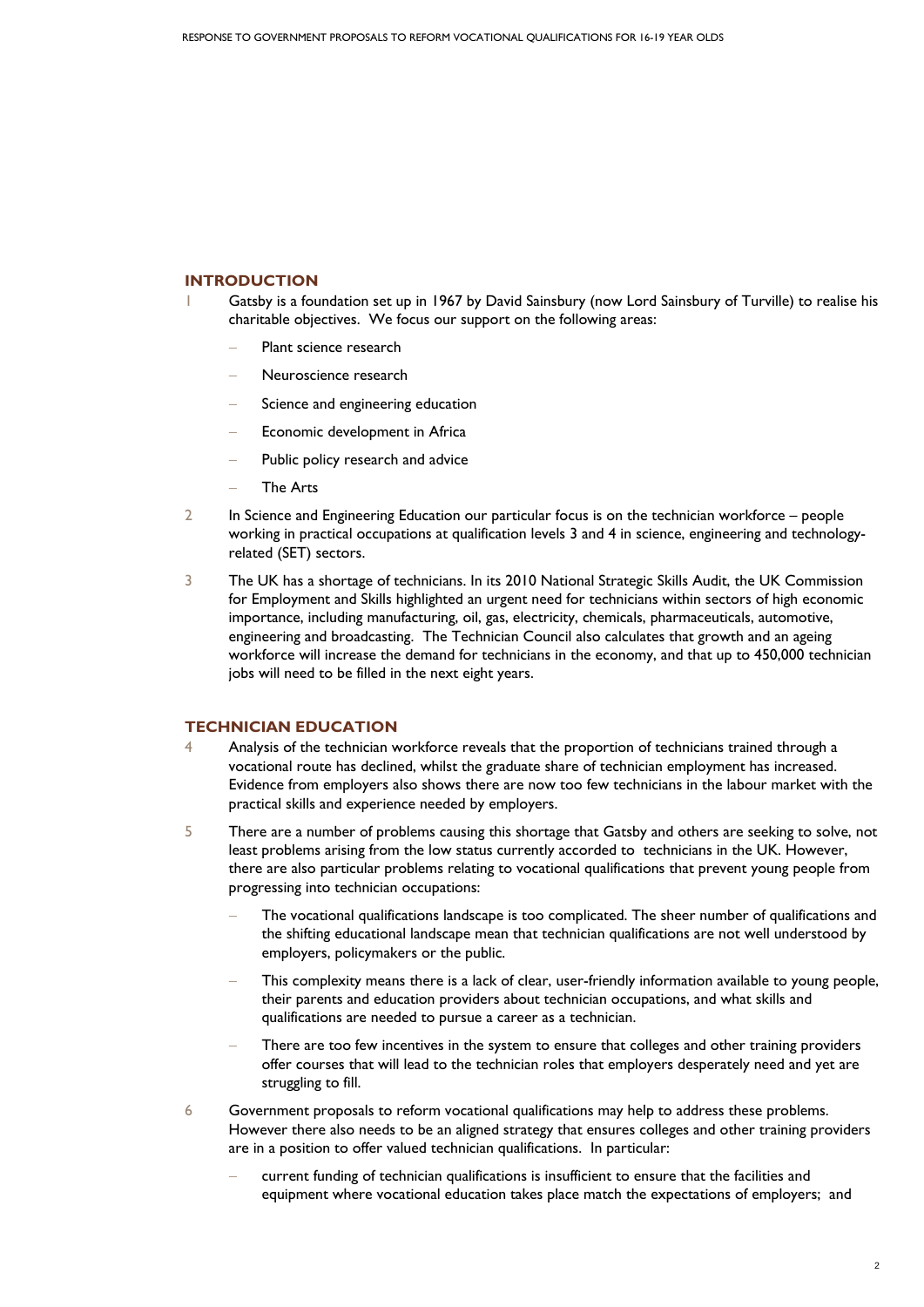− training providers often do not have staff with the necessary subject expertise and industrial experience to teach technician qualifications. This needs to be addressed through a proactive national strategy to improve recruitment and professional development, in a similar way to that which has taken place to recruit and train specialist staff in shortage areas in schools.

### **PROFESSIONAL REGISTRATION AND VOCATIONAL QUALIFICATIONS**

- 7 England needs to develop a stable system for vocational education that is genuinely responsive to the needs of individuals and employers. Professional registration provides an independent and stable set of standards that enables a dialogue to take place between employers and training providers about how learners can be supported in meeting these standards.
- 8 In the past, professional bodies (the learned societies such as the Royal Society of Chemistry, Institute of Physics, Institution of Mechanical Engineers, etc) played a significant role in the development and accreditation of vocational qualifications, particularly at technician level. This engagement ensured access to the highest levels of the professions via a vocational route. However in recent decades the engagement of the professional bodies in vocational education has gradually eroded. This erosion needs to be reversed and the contribution of professional bodies – working in partnership with the Sector Skills Councils – harnessed for the benefit of FE and the UK economy more broadly.
- 9 Professional registration provides a mechanism for ensuring that vocational education is employment focused and high quality. The professional standards used for registration are set and updated by the profession itself and are strongly focused on the needs of employers. Indeed, the business model is built on the value registration has with employers. Administering the registers is only financially viable for professional bodies if enough individuals choose to register and pay their registration fees. And individuals will only choose to register and pay their fees if being registered is valued by employers and provides better employment opportunities and wage premiums.
- 10 The Engineering Council and the Science Council license professional bodies to assess applicants for registration. Individual professional bodies then decide, in the context of their particular disciplines, which qualifications are acceptable as evidence for meeting the entry standards.

# **CLASSIFICATION OF QUALIFICATIONS**

- 11 Using professional registration to determine the outcomes of vocational programmes would result in programmes of study that develop a more rounded individual than some of the more narrow vocational qualifications currently on offer. The knowledge and skills enshrined within the professional standards reflect the demands of the workplace, but are broader than those that would be assessed through NVQs or other occupational qualifications. This breadth is vital to ensuring technicians have the transferable knowledge and skills that will enable them to respond to changes within their industries.
- 12 We hope the development of proposed new performance table measures, and the recently announced Tech Bacc, will encourage more students to follow broad vocational programmes that develop the full range of competences recognised by professional registration.
- 13 However, it is important to emphasise that all occupations at level 3 and above will require underpinning knowledge, and some occupations will additionally require technical skills. In some apprenticeships and in UTCs, learners will be expected to take occupational qualifications as well as more theory-based qualifications (technical certificates or in some cases A-levels). Whilst we can see no immediate threat to these modes of delivery coming from the Government's proposals, we would urge the DFE to undertake pilot work which models the data collection and reporting to ensure that these modes of delivery are not penalised by the proposed categorisation. As part of this modelling